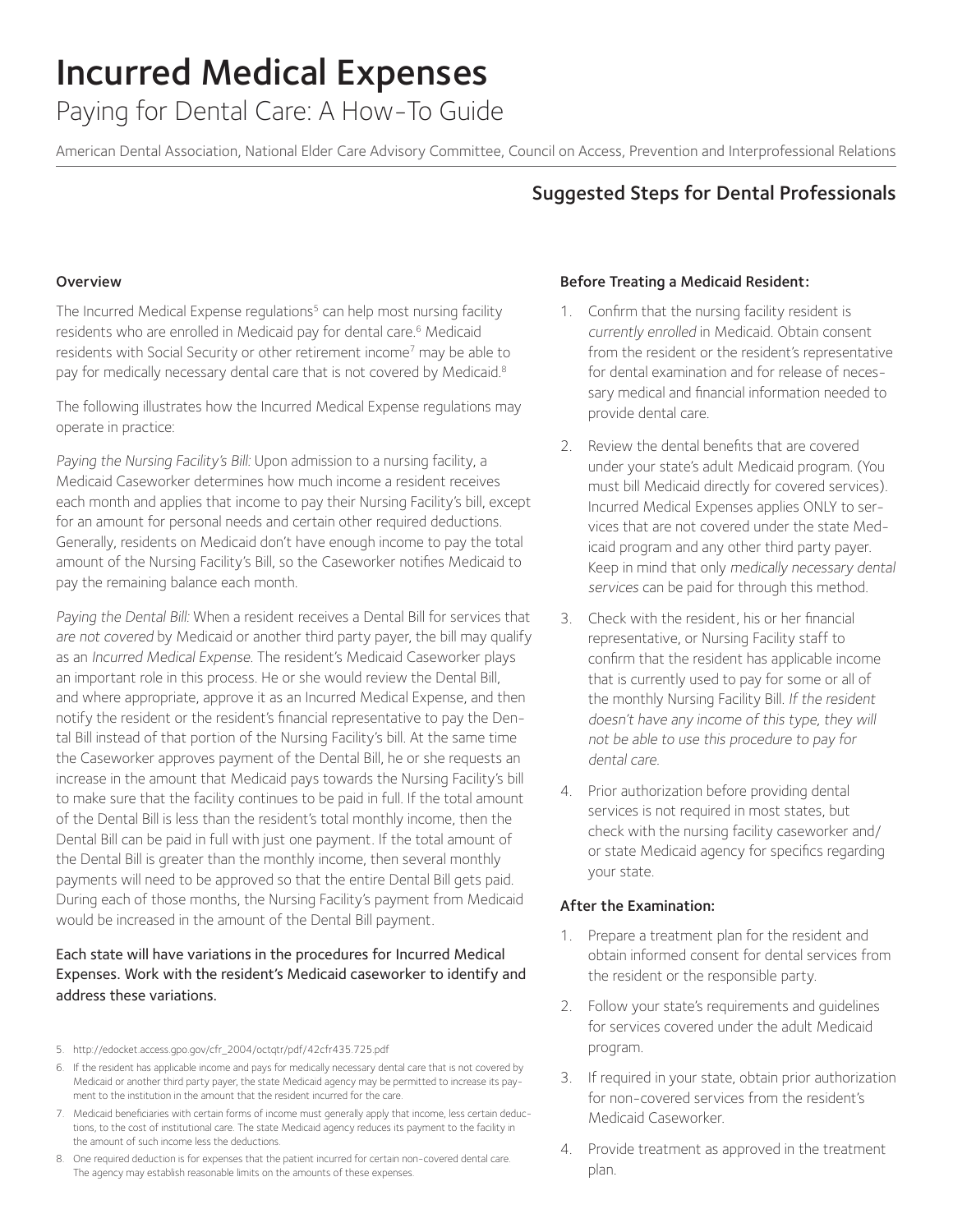Paying for Dental Care: A How-To Guide

American Dental Association, National Elder Care Advisory Committee, Council on Access, Prevention and Interprofessional Relations

## Suggested Steps for Dental Professionals (continued)

### Billing for Services

- 1. Create an "Incurred Medical Expense" Dental Bill that provides all the information that your state's Medicaid Caseworkers will need to process it for payment.
	- a. Remember that dental services that are covered by adult Medicaid or other insurance policies do not qualify as Incurred Medical Expenses and must be billed separately.
	- b. Any services that were covered by Medicaid should either not be included in the Dental Bill, or should be clearly identified as having been billed separately and should not be included in the balance due.
- 2. Also note that only medically necessary dental services that are NOT covered by Medicaid or any other third party payer may be included on the Dental Bill. For this reason, it is advisable to include the following language on the Dental Bill when appropriate: "This Dental Bill only includes medically necessary services that are not covered by Medicaid or any other third party payer."
- 3. Provide a copy of the Dental Bill for the Medicaid Caseworker. Your staff, as well as nursing facility staff, will benefit from getting to know the Caseworkers and communicating with them regularly.
	- After the Dental Bill has been approved for payment, the Caseworker typically sends a letter to the resident or the resident's financial representative directing him or her to make one or more monthly payments until the Dental Bill is paid in full.
	- b. During the same month or months when the Dental Bill is being paid, the Caseworker will notify Medicaid to increase its payment towards the Nursing Facility's Bill so that the nursing facility is paid in full.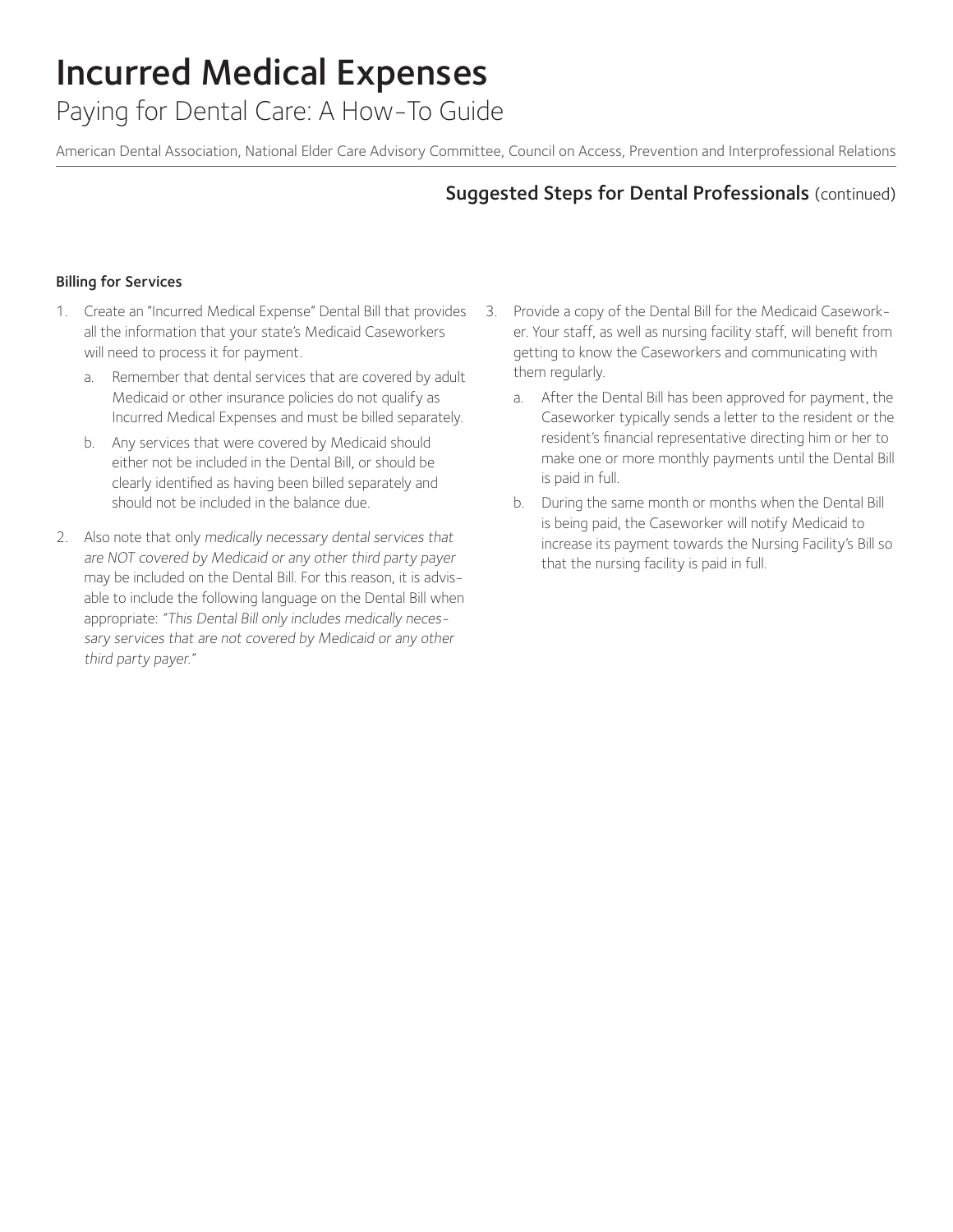Paying for Dental Care: A How-To Guide

American Dental Association, National Elder Care Advisory Committee, Council on Access, Prevention and Interprofessional Relations

## Suggested Steps for State and County Medicaid Caseworkers

### Overview

The Incurred Medical Expense regulations<sup>1</sup> can help most nursing facility residents who are enrolled in Medicaid pay for dental care.2 Medicaid residents with Social Security or other retirement income<sup>3</sup> may be able to pay for medically necessary dental care that is not covered by Medicaid.<sup>4</sup>

The following illustrates how the Incurred Medical Expense regulations may operate in practice:

Paying the Nursing Facility's Bill: Upon admission to a nursing facility, a Medicaid Caseworker determines how much income a resident receives each month and applies that income to pay their Nursing Facility's bill, except for an amount for personal needs and certain other required deductions. Generally, residents on Medicaid don't have enough income to pay the total amount of the Nursing Facility's Bill, so the Caseworker notifies Medicaid to pay the remaining balance each month.

Paying the Dental Bill: When a resident receives a Dental Bill for services that are not covered by Medicaid or another third party payer, the bill may qualify as an Incurred Medical Expense. The resident's Medicaid Caseworker plays an important role in this process. He or she would review the Dental Bill, approve it as an Incurred Medical Expense, and then notify the resident or the resident's financial representative to pay the Dental Bill instead of the portion of the Nursing Facility's bill. At the same time the Caseworker approves payment of the Dental Bill, he or she would also notify the state requesting an increase in the amount that Medicaid pays towards the Nursing Facility's Bill to make sure that the facility continues to be paid in full. If the total amount of the Dental Bill is less than the resident's total monthly income, then the Dental Bill can be paid in full with just one payment. If the total amount of the Dental Bill is greater than the monthly income, then several monthly payments will need to be approved so that the entire Dental Bill gets paid. During each of those months, the Nursing Facility's payment from Medicaid would be increased in the amount of the Dental Bill payment.

### Each state will have variations in the procedures. Refer to your state's own policies for details.

- 1. http://edocket.access.gpo.gov/cfr\_2004/octqtr/pdf/42cfr435.725.pdf
- 2. If the resident has applicable income and pays for medically necessary dental care that is not covered by Medicaid or another third party payer, the state Medicaid agency may be permitted to increase its payment to the institution in the amount that the resident incurred for the care.
- 3. Medicaid beneficiaries with certain forms of income must generally apply that income, less certain deductions, to the cost of institutional care. The state Medicaid agency reduces its payment to the facility in the amount of such income less the deductions.
- 4. One required deduction is for expenses that the patient incurred for certain non-covered dental care. The agency may establish reasonable limits on the amounts of these expenses.

#### Caseworker Considerations:

When a Dental Bill is presented for a Medicaid recipient:

- 1. Verify that dental services listed in the Dental Bill are not covered by Medicaid or any other third party payer, and that the dental services are medically necessary. These points may be highlighted in the Dental Bill. If not, the dental office could be contacted for information about these two requirements.
- 2. Confirm that the nursing facility resident has applicable income that is currently used to pay for some or all of the resident's nursing facility care. Some states refer to this as Patient Liability Income (PLI).
	- a. Residents without such income will not be able to use this method to pay for dental services. Inform the resident and/or the dental office. Other arrangements will need to be made regarding this bill.
	- b. Residents with applicable income can use that income to pay the dental bill.
- 3. If the resident has applicable income, speak with the resident or the resident's financial representative about how to pay the Dental Bill.
	- a. If the Dental Bill is less than or equal to the resident's monthly income, the Dental Bill should be paid in full. Adjust the amount to be paid by Medicaid towards the Nursing Facility's Bill by an amount equal to the Dental Bill, so the nursing facility is paid in full.
	- b. If the Dental Bill is greater than the resident's monthly income, several monthly payments may be needed to pay the Dental Bill in full. Regular monthly payments can be made until the Dental Bill is paid in full. In each of these months, increase the amount paid by Medicaid towards the Nursing Facility's Bill by an equal amount.